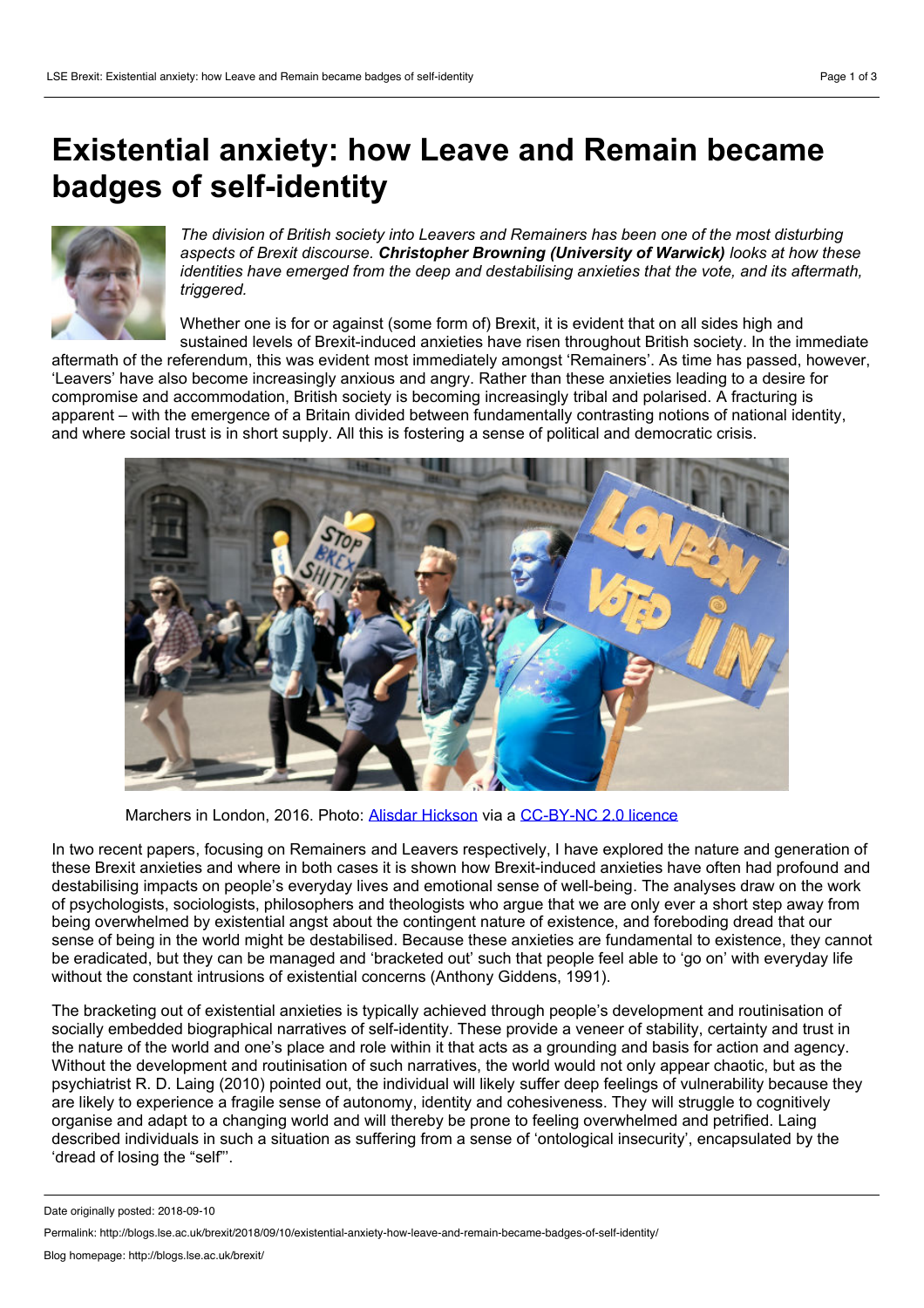To be clear, Remainers and Leavers experiencing high levels of Brexit-induced anxieties are not suffering from a mental disorder, but Brexit has profoundly challenged and destabilised the sense of ontological security of many people across British society – not least because it has been experienced as challenging established worldviews and narratives of both self and national identity. For many people, it has also brought into question their sense and understanding of 'home' as a place of safety, acceptance and belonging and for some people disrupted the otherwise affirming nature of daily routines.

For Remainers, of course, Brexit-induced anxieties were initially sparked by the referendum itself and its subsequent fallout. For these people, the referendum and prospects of Brexit have generated deep levels of uncertainty at both an individual and collective level. In the immediate aftermath of the referendum, Remainers frequently described themselves as 'heartbroken', with Brexit experienced as a death to be mourned and grieved. For British citizens there has been a sense that European aspects of British identity are being stripped away, and where the very idea of Britishness and what it stands for is often understood as undergoing a baffling transformation – often expressed in terms of an outward-oriented multicultural and cosmopolitan nation becoming insular, ignorant and unwelcoming. Remainers often express a sense of increasingly feeling like 'strangers in a strange land'where home is no longer an unquestioned place of security and self-affirmation, but an increasingly problematic construction.

Of course, for ethnic minorities and European residents such feelings have often been experienced viscerally at street level, particularly insofar as Brexit unleashed a wave of often racist and vitriolic sentiment that became reason enough for others to question their rights of belonging as (equal) citizens, in the case of minority groups, and of residence in the case of European nationals.

Unsurprisingly such experiences have fostered a sense of rejection and a loss of acceptance and social trust within local communities, with people reporting changes in their daily routines, including shopping in different places or speaking less in public out of fears of being exposed by their accent. For Remainers who are British citizens this has also been accompanied by a deep sense of shame and stigmatisation about what Britain 'has done' and what it is seen to 'stand for', with the sense of national identity tainted and no longer a source of pride and self-esteem

However, if Remainers have become increasingly anxious, then so too have many Leavers. On the face of it this might seem surprising. It was the Leavers who 'won' the referendum after all – and the Leave campaign made great play out of the idea that Brexit would be a moment of national recovery and fulfilment. In this respect, it is worth noting thatwhile Remainers have come to view EU membership as a fundamental source of stability and cosmological ordering, with Brexit threatening chaos, crisis and ontological insecurity, the Leave campaign countered that chaos, crisis and high levels of insecurity are what large numbers of people are experiencing right now, with Brexit promising reclaimed freedom and liberty, sovereignty and control, subjectivity and agency. This is one reason why the Leave campaign appealed to large groups of people for whom economic and cultural changes experienced at a local level have destabilised their sense of belonging, and who have often come to feel marginalised, ignored and excluded, but also socially stigmatised and shamed for not embracing the preferred direction of travel of what are often perceived as an aloof political, economic and cultural elite ([Michael](http://journals.sagepub.com/doi/abs/10.1177/1478929916649616) Kenny, 2016: 326-7).

The problem, of course, was that such arguments were inherently nostalgic, dangling a fantasy of recovery of an idealised and ultimately imaginary past that is therefore inevitably outof reach. Brexit was presented as something categorical and definitive, as moving from one epoch (of EU subjugation) into a new better one (of freedom and liberty), and in which 'we could have our cake and eat it', to quote Boris Johnson. The inevitable protracted negotiations and messy compromises have therefore fostered a sense that Brexit is being 'betrayed' or 'stolen', while Remainers' disdainful accusations of Leave voters as ignorant, narrow-minded bigots often reaffirms feelings of resentment and stigmatisation.

Date originally posted: 2018-09-10

Permalink: http://blogs.lse.ac.uk/brexit/2018/09/10/existential-anxiety-how-leave-and-remain-became-badges-of-self-identity/